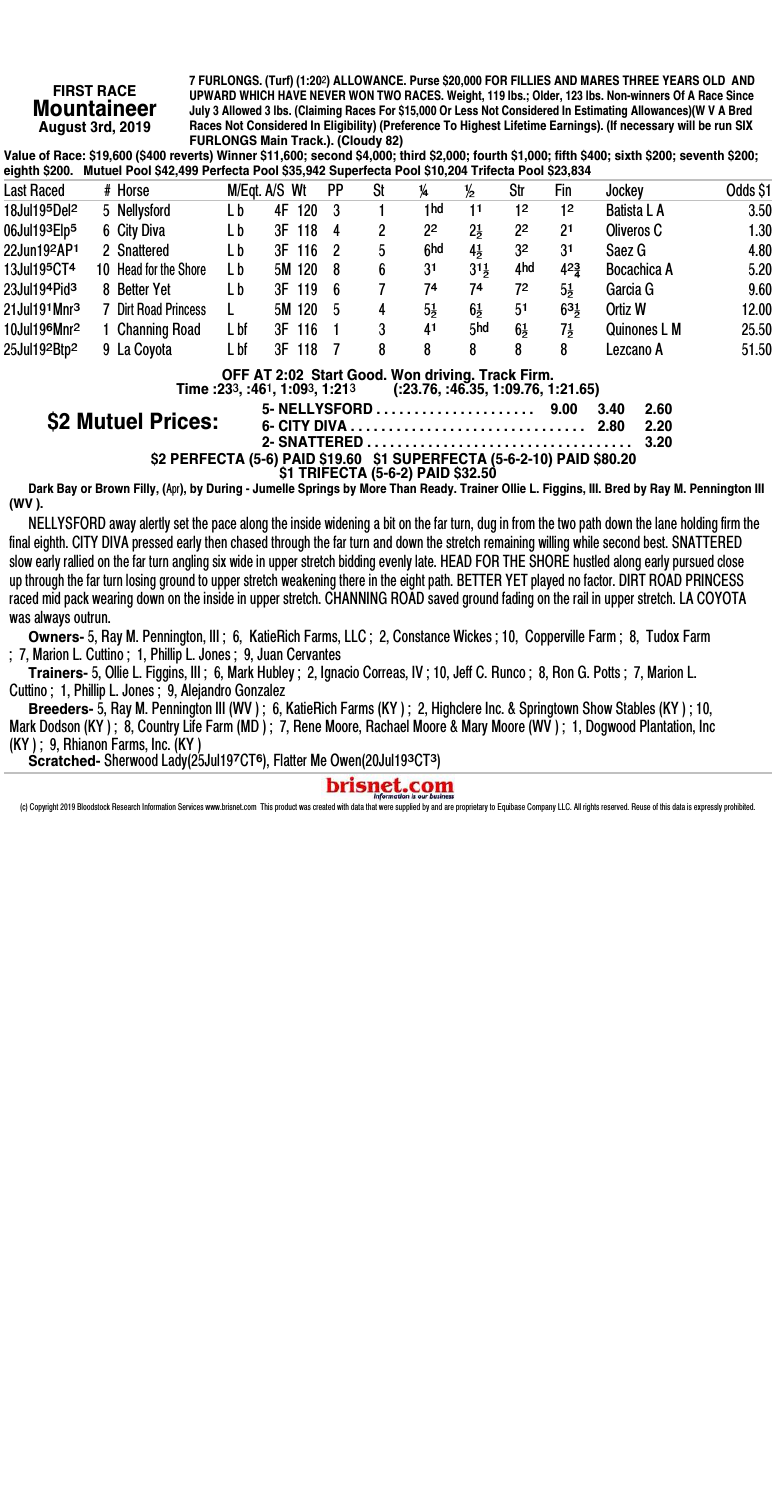SECOND RACE Mountaineer August 3rd, 2019

\$2 M

1M70YDS. (Turf) (1:37¨) STAKES. Purse \$75,000 West Virginia House of Delegates Speaker's Cup S. FOR THREE YEAR OLDS AND UPWARD. No Nomination Fee. \$125 to pass the entry box. \$250 additional to start. Money to be divided: \$43,575 to Winner; \$15,000 to Second; \$7,500 to Third; \$3,750 to Fourth; \$1,500 to Fifth; and \$525 to Sixth through Twelfth. WEIGHTS: Three-year-olds 121 lbs.; Older 124 lbs. Winners of \$24,000 three times At One Mile or Over in 2019. 2 lbs. additional; Non-Winners of \$24,000 twice At One Mile or Over in 2019. allowed 3 lbs.; Non-Winners of \$24,000 once At One Mile or Over in 2019.5 lbs. (Maiden, Claiming and Starter Races Not Considered in Estimating Allowances.) This Race is Limited to Twelve (12) Starters with Four (4) Also Eligibles. In the event more than Twelve (12) Entries pass the Entry Box, the Twelve (12) Starterswill bedetermined with Preference to those horses that have accumulated the Highest Earnings in 2018-2019 at the close of Entries. SAME OWNER ENTRIES WILL HAVE EQUAL DRAW. TROPHY TO THE WINNING OWNER. Nominations Closed Monday, July 22, 2019 with 58 Nomiinations (If necessary will be run SAME DISTANCE Main Track.). (Cloudy 82)

Value of Race: \$75,000 Winner \$44,100; second \$11,250; second \$11,250; fourth \$3,750; fifth \$1,500; sixth \$525; seventh \$525; eighth \$525; ninth \$525; tenth \$525; eleventh \$525. Mutuel Pool \$107,738 Daily Double Pool \$14,124 Perfecta Pool \$76,107 Perfecta Pool \$0 Superfecta Pool \$23,230 Superfecta Pool \$0 Trifecta Pool \$54,427 Trifecta Pool \$0

| <b>Last Raced</b>        | #   | Horse              |      | M/Eqt. A/S Wt | <b>PP</b> | St | 14              | $\frac{1}{2}$   | ¾               | Str            | Fin             | Jockey            | Odds \$1 |
|--------------------------|-----|--------------------|------|---------------|-----------|----|-----------------|-----------------|-----------------|----------------|-----------------|-------------------|----------|
| 29Jun199WO <sup>5</sup>  |     | 10 Caribou Club    | Lb   | 5G 119        | 9         | 4  | 61              | $51\frac{1}{2}$ | 31,             | 1hd            | $11\frac{1}{4}$ | Lvnch F           | 2.50     |
| 08Jul197Pid1             |     | 5 DHMore Than Good | L bf | 5G 119        | 5         | 7  | 5hd             | 72              | 51,             | 4hd            | 2nk             | Salazar Becerra F | 14.60    |
| 13Jul197Del <sup>2</sup> |     | 8 DHA biding Star  | Lb   | 6G 119        | 7         |    | 11,             | 11,             | 22              | 2hd            | 2nk             | Bravo J           | 3.70     |
| 27Jun192CD1              |     | 6 Big Changes      |      | 7G 124        | 6         | 2  | 2hd             | 3 <sub>5</sub>  | 41              | $5\frac{1}{2}$ | 4,              | Geroux F          | 2.00     |
| 23Jun198GP5              |     | 12 Swagger Jagger  | Lb   | 6H 119        | 11        | 5. | 3hd             | 2 <sup>4</sup>  | 1 hd            | 32             | 5nk             | Quinones L M      | 14.30    |
| 04Jul1910GP3             |     | 2 Second Mate      | Lb   | 6G 121        | 2         | 10 | 11              | 8hd             | 10 <sup>4</sup> | 7hd            | 6 <sup>2</sup>  | Lanerie C J       | 5.10     |
| 18Jul194Ind1             | 11. | Zambian            |      | 7G 119        | 10        | 9  | 9hd             | 104             | 7hd             | 82             | 7nk             | Saez G            | 18.20    |
| 23Jul193Mnr2             |     | 4 King Valero      | Lb   | 4C 119        | 4         | 8  | 71              | 6hd             | 81              | 62             | $81\frac{1}{4}$ | Aragon R          | 182.40   |
| 18Jun193Mnr2             |     | <b>Bandar</b>      | L f  | 6G 119        | 1         | 6  | 81              | 11              | 11              | 91             | 9nk             | Lezcano A         | 65.20    |
| 29Jun194Suf1             |     | 9 Judah            |      | 5G 119        | -8        | 3  | 42              | 4,              | 6 <sup>2</sup>  | 101            | 101             | Oliveros C        | 76.10    |
| 01Jul191Mnr1             |     | 3 Runaway Posse    | L bf | 8G 119        | 3         | 11 | 10 <sup>1</sup> | 9hd             | 95              | 11             | 11              | Garcia G          | 79.60    |
| <b>DH-Dead Heat.</b>     |     |                    |      |               |           |    |                 |                 |                 |                |                 |                   |          |

OFF AT 2:33 Start Good. Won driving. Track Firm. Time :22«, :46©, 1:09¨, 1:33ª, 1:37 (:22.83, :46.50, 1:09.23, 1:33.63, 1:37.09)

|               | 10- CARIBOU CLUB 7.00 4.40                                        |  | - 3.60 |
|---------------|-------------------------------------------------------------------|--|--------|
| utuel Prices: |                                                                   |  | 7.80   |
|               |                                                                   |  | 4.00   |
|               | \$2 PERFECTA (10-5) PAID \$56.60 \$2 PERFECTA (10-8) PAID \$26.20 |  |        |
|               | \$1 SUPERFECTA (10-5-8-6) PAID \$696.20                           |  |        |
|               | \$1 SUPERFECTA (10-8-5-6) PAID \$443.60                           |  |        |
|               | \$1 TRIFECTA (10-5-8) PAID \$189.80                               |  |        |
|               | \$1 TRIFECTA (10-8-5) PAID \$136.10                               |  |        |

Chestnut Gelding, (Feb), by City Zip - Broken Dreams by Broken Vow. Trainer Thomas F. Proctor. Bred by Glen Hill Farm (FL). CARIBOU CLUB well rated gained to threaten on the far turn, bid three deep in upper stretch edging clear under a drive in the four path. MORE THAN GOOD raced mid pack losing ground to upper stretch rallying late in the eight path. ABIDING STAR sent clear set the pace coming under pressure on the far turn, dueled into upper stretch angling from the three path to the seven slot late giving all. BIG CHANGES tracked the pace through the far turn coming four wide in upper stretch angling out a bit while vying willingly late near mid track. SWAGGER JAGGER stalked the early pace pressing into the far turn dueling there coming between horses in upper stretch weakening while angling out late. SECOND MATE off slowly saved ground to upper stretch finishing well along the inside. ZAMBIAN slow early proved no menace. KING VALERO raced second flight rallying outside to bid in upper stretch before leveling off late. BANDAR unruly in gate delayed the start, played no factor. JUDAH tracked the early pace then wore down on the far turn. RUNAWAY POSSE was always outrun.

Owners- 10, Glen Hill Farm ; 5, Danielle Agnello ; 8, Stonehedge LLC ; 6, Steve Landers Racing LLC ; 12, Freddy Lewis, III ; 2, Eccentric Club Racing Stable ; 11, Silverton Hill LLC ; 4, Yulian Erika Lopez - Martinez ; 1, John Elkins ; 9, Michael J. Annechino ; 3, Steve M. Dyke

Trainers- 10, Thomas F. Proctor ; 5, Jeffrey Skerrett ; 8, Edward T. Allard ; 6, Brad H. Cox ; 12, Michael J. Maker ; 2, Michael J. Maker ; 11, Darrin Miller ; 4, Alejandro Gonzalez ; 1, Luis A. Jurado ; 9, Jay P. Bernardini ; 3, Ron G. Potts

Breeders- 10, Glen Hill Farm (FL ) ; 5, Charlie J. Williams, LLC (KY ) ; 8, Gilbert G. Campbell (FL ) ; 6, Joanne Crowe & Joe Pickerrell (FL ) ; 12, Woodford Thoroughbreds (FL ) ; 2, El Batey Farm LLC (FL ) ; 11, Silverton Hill Farm (KY ) ; 4, Dean Grimm (KY ) ; 1, John Elkins (KY ) ; 9, Dr. Michael Rotstein (FL ) ; 3, Edition Farm (NY )

Scratched- Cullum Road(13Jul197AP6)

\$2 Daily Double (5-10) Paid \$34.00; Daily Double Pool \$14,124.

brisnet.com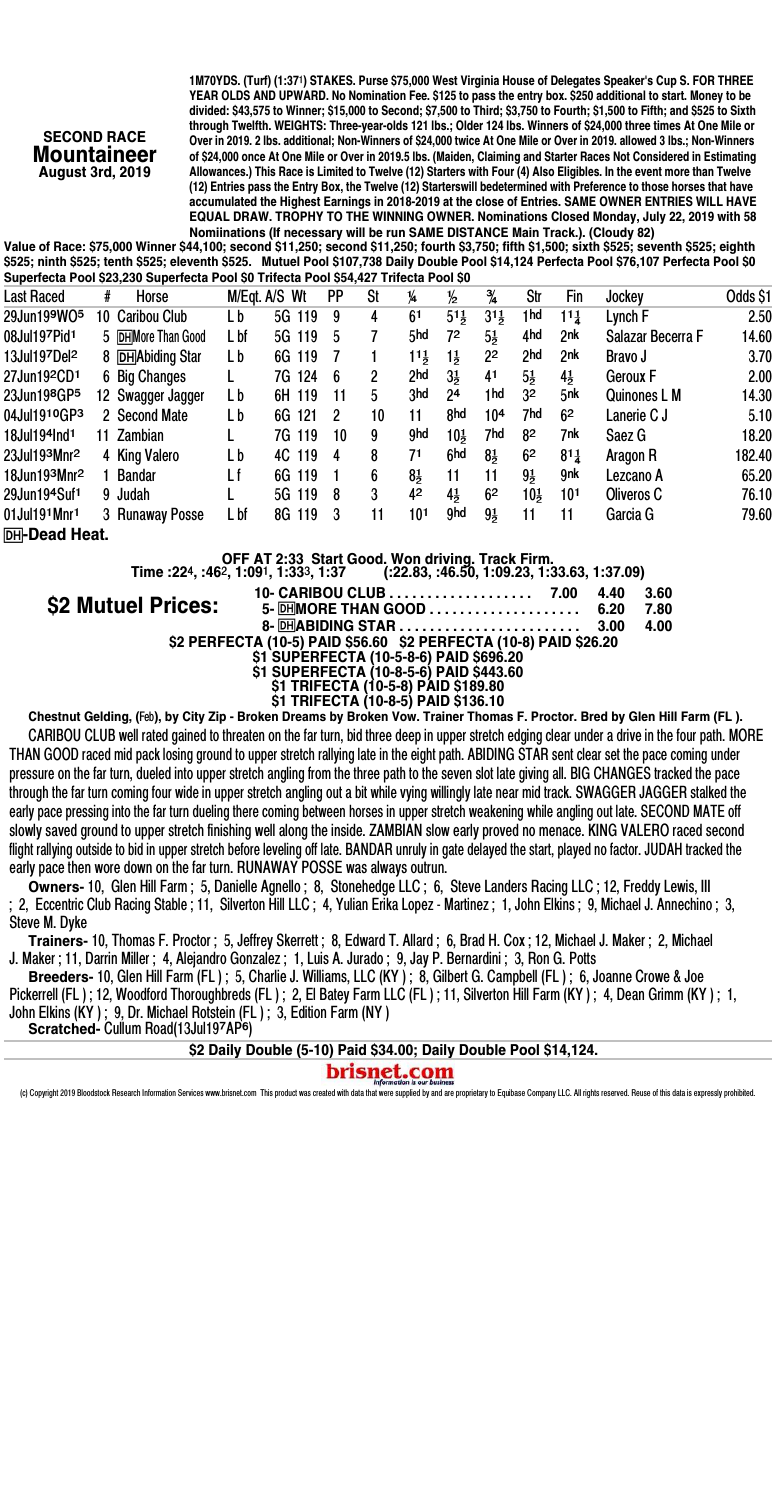**THIRD RACE Mountaineer** August 3rd, 2019

6 FURLONGS. (1:074) STAKES. Purse \$75,000 West Virginia Secretary of State S. FOR FILLIES AND MARES, THREE YEAR OLDS AND UPWARD. No Nomination Fee. \$125 to pass the entry box. \$250 additional to start. Money to be divided: \$43,575 to Winner; \$15,000 to Second; \$7,500 to Third; \$3,750 to Fourth; \$1,500 to Fifth; and \$525 to Sixth through Twelfth. WEIGHTS: Three-year-olds 121 lbs.; Older 124 lbs. Winners of \$24,000 three times in 2019. 2 Ibs. additional: Non-Winners of \$24,000 twice in 2019, allowed 3 lbs.: Non-Winners of \$24,000 once in 2019, 5 lbs. (Maiden, Claiming, and Starter Races Not Considered in Estimating Allowances.) This Race is Limited to Twelve (12) Starters with Four (4) Also Eligibles. In the event more than Twelve (12) Entries pass the Entry Box, the Twelve (12) Starters will be determined with Preference to those horses that have accumulated the Highest Earnings in 2018-2019 at the close of Entries. SAME OWNER ENTRIES WILL HAVE EQUAL DRAW. TROPHY TO THE WINNING OWNER. Nominations Closed Monday, July 22, 2019 with 48 Nominations. (Cloudy 82)

Value of Race: \$75,000 Winner \$47,250; second \$15,000; third \$7,500; fourth \$3,750; fifth \$1,500. Mutuel Pool \$48,608 Perfecta Pool \$26.733 Superfecta Pool \$11.537 Trifecta Pool \$23.099

| <b>Last Raced</b>        | # Horse                                                               | M/Eqt. A/S Wt                  |     |        | <b>PP</b> | St | 14                                               | $\frac{1}{2}$  | Str             | Fin                 | Jockev      | Odds \$1 |
|--------------------------|-----------------------------------------------------------------------|--------------------------------|-----|--------|-----------|----|--------------------------------------------------|----------------|-----------------|---------------------|-------------|----------|
| 06Jul197Prm <sup>5</sup> | 3 Maybe Wicked                                                        |                                | 4F. | 121    | 2         |    | 2hd                                              | 1hd            | $11\frac{1}{2}$ | 131                 | Geroux F    | 1.60     |
| 09Jul195Tdn1             | 6 Vertrazzo                                                           | Lf                             |     | 4F 119 | -3        | 2  | 31                                               | 23             | 25              | $25\frac{1}{4}$     | Lanerie C J | 2.70     |
| 25May1910CD2             | 8 Astrollinthepark                                                    | L bf                           |     | 5M 119 | -5        | 4  | 5                                                | 31             | 38              | $3^{11}\frac{1}{4}$ | Saez G      | 1.10     |
| 09Jul196Mnr1             | 7 Elegant de Domino                                                   |                                |     | 3F 118 | 4         | 5  | 4,                                               | $4\frac{1}{2}$ | 42              | 43                  | Lezcano A   | 39.20    |
| 11Jul194Pen1             | Decoupage                                                             | Lb                             |     | 3F 116 |           | 3  | 1 hd                                             | 5              | 5               | 5                   | Davis J A   | 11.10    |
|                          |                                                                       |                                |     |        |           |    | OFF AT 2:57 Start Good. Won driving. Track Fast. |                |                 |                     |             |          |
|                          |                                                                       | Time: 214, : 444, : 571, 1:102 |     |        |           |    | (.21.87, .44.96, .57.38, 1.10.53)                |                |                 |                     |             |          |
|                          |                                                                       |                                |     |        |           |    | 3- MAYBE WICKED                                  |                |                 | 5.20                | 3.00        |          |
|                          | <b>\$2 Mutuel Prices:</b>                                             |                                |     |        |           |    |                                                  |                |                 |                     | 3.80        |          |
|                          |                                                                       |                                |     |        |           |    |                                                  |                |                 | 8- ASTROLLINTHEPARK |             |          |
|                          | \$2 PERFECTA (3-6) PAID \$15.40 \$1 SUPERFECTA (3-6-8-7) PAID \$67.10 |                                |     |        |           |    |                                                  |                |                 |                     |             |          |
|                          |                                                                       |                                |     |        |           |    | 04 TDIEEATA (9 G G) DAID 049 GO                  |                |                 |                     |             |          |

Ş1 TRIFECTA (3-6-8) PAID \$12.60<br>. Bay Filly, (Apr), by Mizzen Mast - Something Wicked by Chimes Band. Trainer Brad H. Cox. Bred by Dr. Oscar Benavides (KY ). MAYBE WICKED moved on pace under patient handling taking the measure of rival in upper stretch drawing out as best late. VERTRAZZO pressed three deep early then abreast rival through the turn going all out in upper stretch proving no match late. ASTROLLINTHEPARK raced evenly moving in the three path down the lane holding the others while no threat. ELEGANT DE DOMINO hustled to stay close early would fade on the turn. DECOUPAGE flashed early speed inside then gave way on the turn.

Owners- 3, Benavides, Oscar and Machado, Alejandro; 6, Michael A. Foster; 8, Dreamchaser Thorobreds, Medallion Racing and Parkland Thoroughbreds; 7, Thomas J. Young; 1, Jackson, Stephen G. and Debbie<br>Trainers- 3, Brad H. Cox; 6, William D. Cowans; 8, J. Larry Jones; 7, Billy Hardin; 1, Flint W. Stites

Breeders- 3, Dr. Oscar Benavides (KY); 6, Douglas Arnold (KY); 8, Dreamchaser Thorobreds (KY); 7, Thomas J. Young (KY); 1, Dr. Stephen G. Jackson & Debbie Jackson (KY)

Scratched- Shanghai Rain(20Jun196CD3), Overheated(20Apr194Aqu2), Discreet Deceit(06Jul197Lrl5)

# **brisnet.com**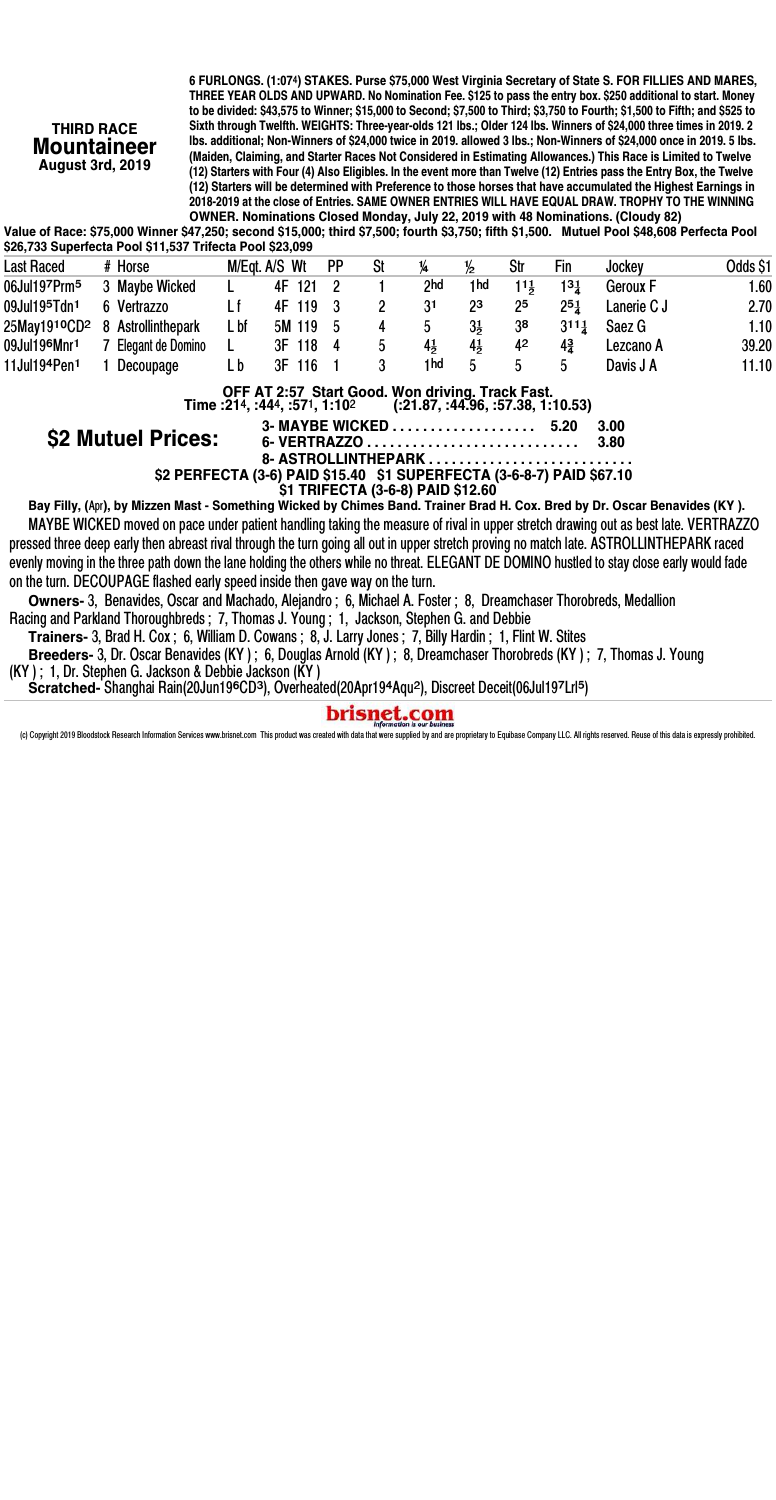### **FOURTH RACE Mountaineer** August 3rd, 2019

4% FURLONGS. (:50) STAKES. Purse \$75,000 West Virginia Legislature Chairman's Cup S. FOR THREE YEAR OLDS AND UPWARD. No Nomination Fee. \$125 to pass the entry box. \$250 additional to start. Money to be divided: \$43,575 to Winner; \$15,000 to Second; \$7,500 to Third; \$3,750 to Fourth; \$1,500 to Fifth; and \$525 to Sixth Through Twelfth. WEIGHTS: Three-year-olds 121 lbs.; Older 124 lbs. Winners of \$24,000 three times in 2019. 2 lbs. additional; Non-Winners of \$24,000 twice in 2019. allowed 3 lbs.; Non-Winners of \$24,000 once in 2019. 5 lbs. (Maiden, Claiming and Starter Races Not Considered in Estimating Allowances.) This Race is Limited to Twelve (12) Starters with Four (4) Also Eligibles. In the event more than Twelve (12) Entries pass the Entry Box, the Twelve (12) Starters will be determined with Preference to those horses that have accumulated the Highest Earnings in 2018-2019 at the close of Entries. SAME OWNER ENTRIES WILL HAVE EQUAL DRAW. TROPHY TO THE WINNING OWNER. Nominations Closed Monday, July 22, 2019 with 32 Nominations. (Cloudy 82)

Value of Race: \$75,000 Winner \$47,250; second \$15,000; third \$7,500; fourth \$3,750; fifth \$1,500. Mutuel Pool \$201,769 Perfecta Pool \$43.617 Superfecta Pool \$21.448 Trifecta Pool \$45.194

| <b>Last Raced</b>        | # Horse                                                                                                                              |      | M/Egt. A/S Wt         | <b>PP</b> | St                                               | 14                       | Str             | Fin                                                                   | Jockey    |             | Odds \$1 |
|--------------------------|--------------------------------------------------------------------------------------------------------------------------------------|------|-----------------------|-----------|--------------------------------------------------|--------------------------|-----------------|-----------------------------------------------------------------------|-----------|-------------|----------|
| 10Jul197Tdn4             | 2 Zipp On By                                                                                                                         |      | 5G 119                | -2        |                                                  | $11\frac{1}{2}$          | 14              | $16\frac{3}{4}$                                                       | Lezcano A |             | 3.40     |
| 28Jun197CT3              | 5 Nova Bov                                                                                                                           | L f  | 4G 119                | 4         | 3                                                | 3hd                      | $21\frac{1}{2}$ | 21                                                                    | Ho W      |             | 5.10     |
| 13Jun197CD4              | 3 Fort Fortitude                                                                                                                     |      | 5G 119                | -3        | 2                                                | 52                       | 34              | 373                                                                   |           | Bocachica A | 0.30     |
| 14Jul198Mnr5             | 7 Roman Officer                                                                                                                      |      | 8G 120                | - 5       | 5                                                | 4hd                      | 44              | $45\frac{1}{4}$                                                       | Serrano K |             | 48.00    |
| 26Jun198Mnr2             | 8 Bebopaleon                                                                                                                         | L bf | 8G 119                | - 6       | 6                                                | 6                        | 58              | $517\frac{1}{2}$                                                      |           | Hernandez L | 24.30    |
| 28Jul198Btp <sup>2</sup> | 1 First Things First                                                                                                                 | L bf | 3G 118                |           | 4                                                | 21                       | 6               | 6                                                                     | Aragon R  |             | 41.70    |
|                          |                                                                                                                                      |      | Time :221, :451, :512 |           | OFF AT 3:27 Start Good. Won driving. Track Fast. | (.22.35, .45.36, .51.50) |                 |                                                                       |           |             |          |
|                          |                                                                                                                                      |      |                       |           |                                                  |                          |                 | 8.80                                                                  | 5.40      | 2.20        |          |
|                          | <b>\$2 Mutuel Prices:</b>                                                                                                            |      |                       |           |                                                  |                          |                 |                                                                       | 7.40      | 2.20        |          |
|                          |                                                                                                                                      |      |                       |           |                                                  |                          |                 |                                                                       |           | 2.20        |          |
|                          |                                                                                                                                      |      |                       |           | \$1 TRIFECTA (2-5-3) PAID \$19.30                |                          |                 | \$2 PERFECTA (2-5) PAID \$36.20 \$1 SUPERFECTA (2-5-3-7) PAID \$76.00 |           |             |          |
|                          | Chastaut Calding, Alei), by City 7in, Cana Cad Civi by Charakes Dun, Trainer Day Harmonder, Drad by Mike Fragmy 8, Det Fragmy (KV.). |      |                       |           |                                                  |                          |                 |                                                                       |           |             |          |

Chestnut Gelding, (Mar), by City Zip - Cape Cod Girl by Cherokee Run. Trainer Rey Hernandez. Bred by Mike Freeny & Pat Freeny (KY). ZIPP ON BY bobbled leaving the gate not missing a beat going straight to the lead, widened the margin into upper stretch winning as much the best. NOVA BOY chased through the turn emerging off a loose leader at mid track in upper stretch chasing late while saving place. FORT FORTITUDE a step slow under heavy early prompting continued on an even journey managing to outbid the others in the three path. ROMAN OFFICER hustled along faded from contention into upper stretch. BEBOPALEON off slowly struggled throughout. FIRST THINGS FIRST had brief speed giving way along the inside to upper stretch.

Owners- 2, Orr, Ed and Orr, Susie; 5, Armonte Craig; 3, Robert L. Cole, Jr.; 7, Paula M. Zameroski; 8, Carrol S. Langley; 1, **Marcelino Torres** 

Trainers- 2, Rey Hernandez; 5, Ollie L. Figgins, III; 3, Kevin S. Patterson; 7, Shawn Fairman; 8, Carrol S. Langley; 1, Marco A. Castaneda

Breeders- 2, Mike Freeny & Pat Freeny (KY); 5, Wesley Melcher (TX); 3, Lakland Farm (KY); 7, Fred W. Hertrich III & Ronald K. Kirk (KY); 8, Larry L. LeHew (WV); 1, Sierra Farm (KY)<br>Scratched-Rapid Dial(26Jul191Btp1), Rescue Five(12Jul199CT1)

# brisnet.com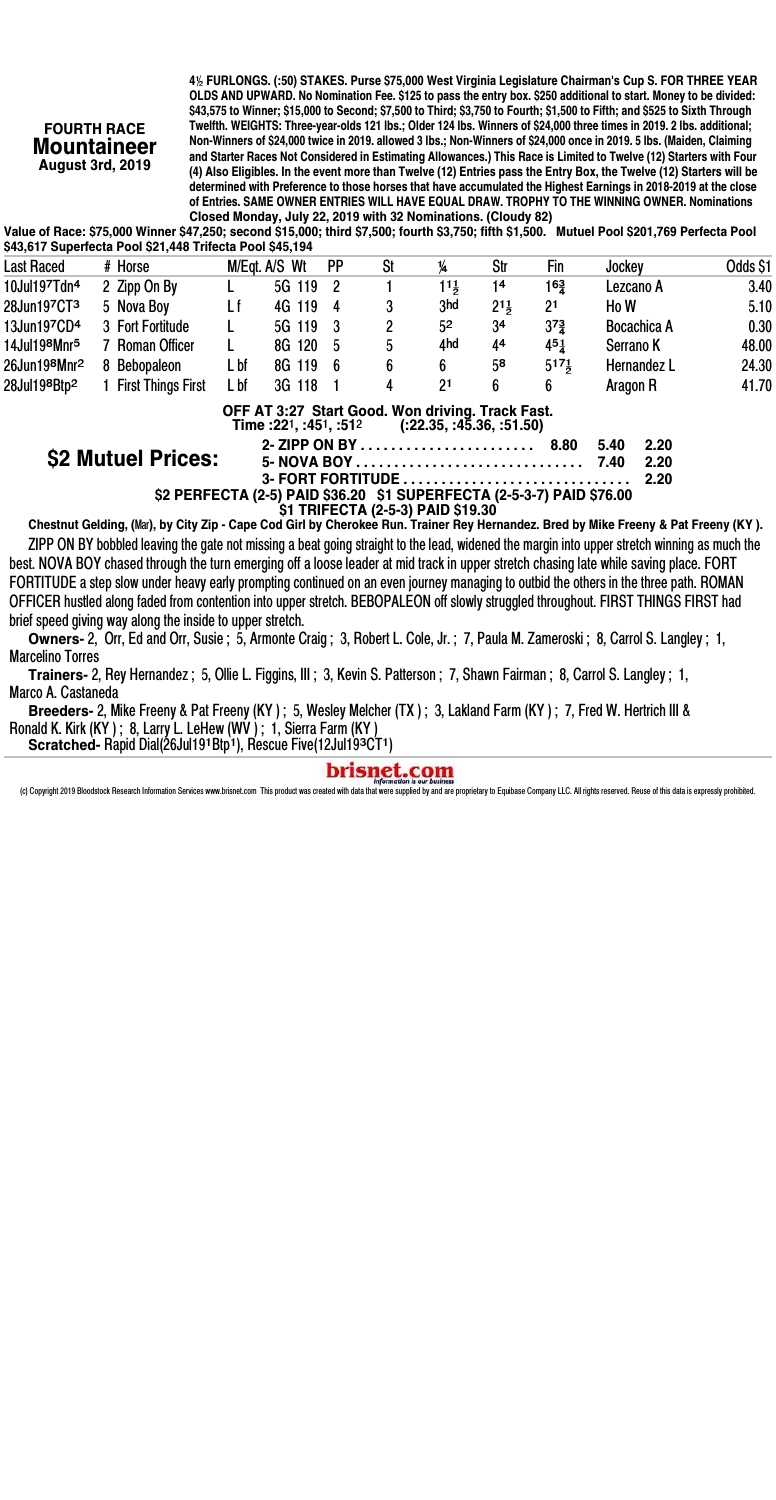FIFTH RACE Mountaineer August 3rd, 2019

1M70YDS. (Turf) (1:37) STAKES. Purse \$75,000 West Virginia Senate President's Cup S. FOR FILLIES AND MARES, THREE YEAR OLDS AND UPWARD. No Nomination Fee. \$125 to pass the entry box. \$250 additonal to start. Money to be Divided: \$43,575 to Winner; \$15,000 to Second; \$7,500 to Third; \$3,750 to Fourth; \$1,500 to Fifth; \$525 to Sixth throughTwelfth. WEIGHTS: Three-year-olds 121 lbs.; Older 124 lbs. Winners of \$24,000 three times At One Mile or Over in 2019. 2 lbs. additional; Non-Winners of \$24,000 twice At One Mile or Over in 2019. allowed 3 lbs.; Non-Winners of \$24,000 once At One Mile orOver in 2019. 5 lbs. (Maiden, Claiming and Starter Races Not Considered in Estimating Allowances.) This Race is Limited to Twelve (12) Starters with Four (4) Also Eligibles. In the event more than Twelve (12) Entries pass the Entry Box, the Twelve(12) Starters will be determined with Preference to those horses that have accumulated the Highest Earnings in 2018-2019 at the close of Entries. SAME OWNER ENTRIES WILL HAVE EQUAL DRAW. TROPHY TO THE WINNING OWNER. Nominations Closed Monday, July 22, 20119 with67

Nominations (If necessary will be run SAME DISTANCE Main Track.). (Cloudy 82)<br>Value of Race: \$75,000 Winner \$46,200; second \$15,000; third \$7,500; fourth \$3,750; fifth \$1,500; sixth \$525; seventh \$525. Mutuel Pool \$70,656 Daily Double Pool \$7,067 Perfecta Pool \$40,119 Superfecta Pool \$17,480 Trifecta Pool \$30,051 Pick 3 Pool \$7,743 Pick 4 Pool \$47,314

| <b>Last Raced</b>        |    | # Horse                         |     | M/Eqt. A/S Wt                                    | <b>PP</b> | St | ¼   | $\frac{1}{2}$   | ¾               | Str  | Fin            | Jockey                                         | Odds \$1 |
|--------------------------|----|---------------------------------|-----|--------------------------------------------------|-----------|----|-----|-----------------|-----------------|------|----------------|------------------------------------------------|----------|
| 13Jul195Del <sup>2</sup> |    | 8 Lift Up                       |     | 5M 119                                           | 5         | 5  | 51  | 51              | $5\frac{1}{2}$  | 23   | 11,            | Bravo J                                        | 2.50     |
| 30Jun196Elp1             |    | 3 Cool Beans                    |     | 4F 121                                           |           |    | 21  | 21              | 1 hd            | 1 hd | $2\frac{3}{4}$ | Geroux F                                       | 1.10     |
| 28Jun19 <sup>5</sup> CD1 |    | 9 Orageuse                      |     | 4F 121                                           | 6         | 4  | 41  | 41              | $41\frac{1}{2}$ | 41,  | 3 <sub>5</sub> | Lanerie C J                                    | 9.00     |
| 25Jun197Pid1             |    | 4 Crown and Sugar               | L   | 4F 121                                           |           | 3  | 311 | $31\frac{1}{2}$ | 3hd             | 3hd  | 43             | Gallardo A A                                   | 5.20     |
| 13Jul196AP5              |    | 1 Na Pali Spirit                |     | 5M 119                                           |           |    | 61  | 6hd             | 65              | 66   | 531            | Saez G                                         | 11.00    |
| 16Jun197Lrl <sup>3</sup> | 11 | Dark Artist                     |     | 4F 119                                           |           |    | 11  | 11              | $21\frac{1}{2}$ | 5hd  | 63             | Mena M                                         | 8.40     |
| 30Jun1911Suf2            |    | <b>Desert Dotty</b>             | L b | 6M 119                                           | 4         | 6  |     |                 |                 |      |                | Quinones L M                                   | 55.30    |
|                          |    | Time: 004 : 47 1:004 1:25 1:271 |     | OFF AT 3:58 Start Good. Won driving. Track Firm. |           |    |     |                 |                 |      |                | $(0.22.91, 0.7.00, 1.00.00, 1.25.00, 1.27.21)$ |          |

Time :22«, :47, 1:09«, 1:35, 1:37¨ (:22.81, :47.09, 1:09.98, 1:35.06, 1:37.21)

\$2 Mutuel Prices:

 8- LIFT UP . . . . . . . . . . . . . . . . . . . . . . . . . . . 7.00 2.80 2.60 3- COOL BEANS . . . . . . . . . . . . . . . . . . . . . . . . . . . 2.40 2.20 9- ORAGEUSE . . . . . . . . . . . . . . . . . . . . . . . . . . . . . . . . . . . 4.60 \$2 PERFECTA (8-3) PAID \$19.60 \$1 SUPERFECTA (8-3-9-4) PAID \$129.10 \$1 TRIFECTA (8-3-9) PAID \$48.10

Bay Mare, (Jun), by Ghostzapper - Dynamic Cat by Dynaformer. Trainer Michael W. Dickinson. Bred by George Strawbridge Jr. (KY). LIFT UP unhurried early saved ground to upper stretch firing a sixteenth out surging clear along the hedge. COOL BEANS stalked close up through the backside engaging to put a head in front on the far turn, briefly gaining daylight in upper stretch was challenged from the inside a sixteenth from home ceding grudgingly late. ORAGEUSE tracked evenly edging closer to loom on the far turn, vying from mid track down the lane needed more at the end. CROWN AND SUGAR stalked the pace chasing through the far turn, extending in the four path down the lane would weaken. NA PALI SPIRIT raced evenly throughout lacking a contending move. DARK ARTIST sent clear set the early pace, hooked on far turn would tire in upper stretch. DESERT DOTTY played no factor.

Owners- 8, Augustin Stable ; 3, Magic Cap Stables ; 9, Jackie D. Huckabay, Jr. ; 4, Sabal Racing Stable ; 1, Michael Gilmore ; 11, Goodwood Racing VIII ; 7, Dorothy N. Gunther

Trainers- 8, Michael W. Dickinson ; 3, Brad H. Cox ; 9, Brendan P. Walsh ; 4, Darien Rodriguez ; 1, Ignacio Correas, IV ; 11, Jane Cibelli ; 7, Jay P. Bernardini

Breeders- 8, George Strawbridge Jr. (KY ) ; 3, Alpha Delta Stables, LLC (KY ) ; 9, Werthemier et Frere (KY ) ; 4, Woodford Thoroughbreds (FL ) ; 1, Bill Adair, Phyllis Adair & Connie Brown (KY ) ; 11, Winchell Thoroughbreds, LLC & WinStarFarm, LLC (KY ) ; 7, Dorothy Gunther (MA )

Scratched- Xenobia (IRE)(23Jun193Bel<sup>4</sup>), Peru (GB)(23Jun19<sup>8</sup>CD<sup>4</sup>), Molecules(12Jul194Cby<sup>4</sup>), More Fun Again(02Jul19<sup>8</sup>Prx<sup>3</sup>), Shrove Tuesday(14Jul19<sup>2</sup>Lrl<sup>5</sup>)

> \$2 Daily Double (2-8) Paid \$48.60; Daily Double Pool \$7,067. \$2 Pick 3 (3-2-8) Paid \$144.60; Pick 3 Pool \$7,743. \$2 Pick 4 (10-3-2-8) Paid \$591.40; Pick 4 Pool \$47,314. **brisnet.com**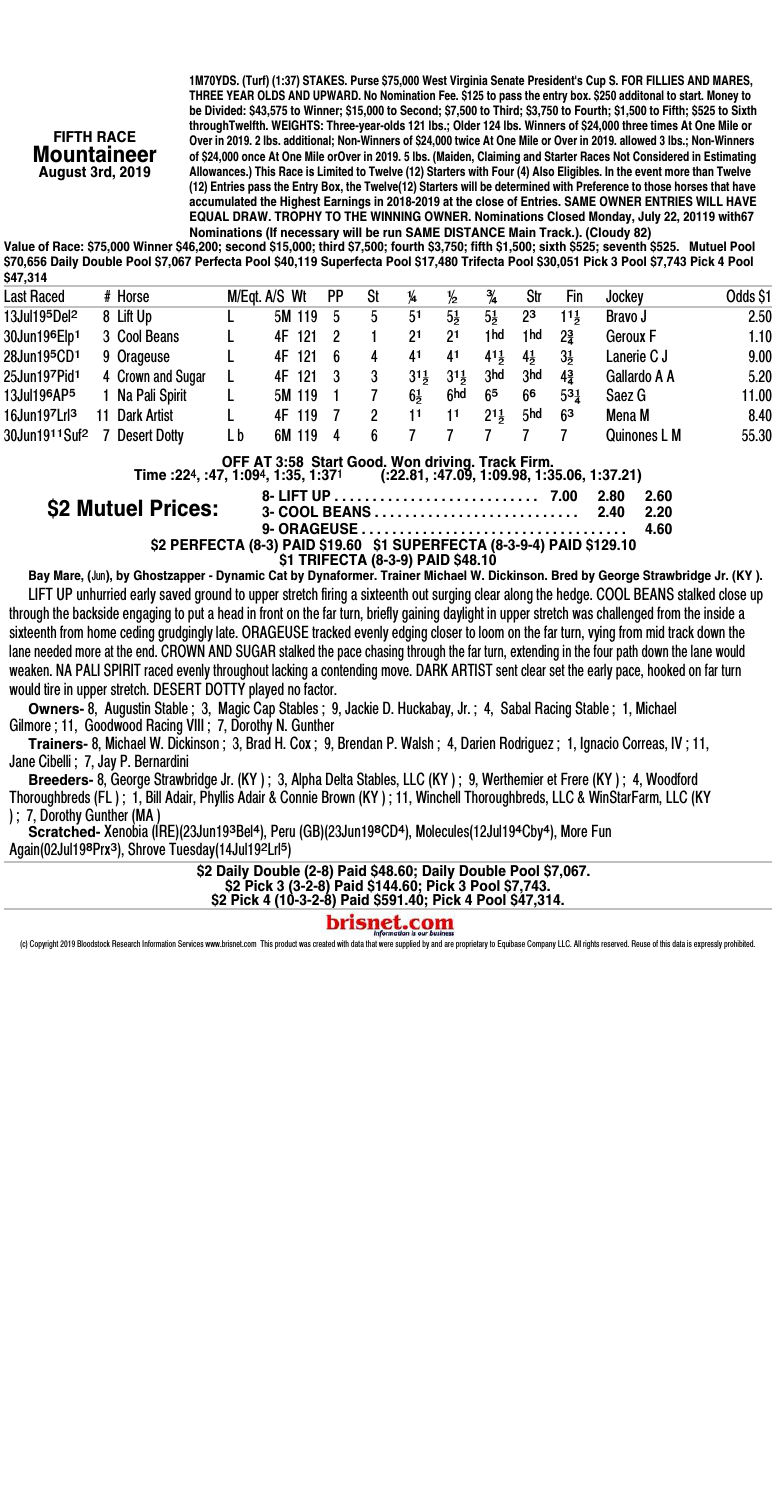**SIXTH RACE Mountaineer** August 3rd, 2019

6 FURLONGS. (1:074) STAKES. Purse \$75,000 Senator Robert C. Byrd Memorial S. FOR THREE YEAR OLDS AND UPWARD. No Nomination Fee. \$125 to pass the entry box. \$250 additonal to start. Money to be divided: \$43,575 to Winner; \$15,000 to Second; \$7,500 to Third; \$3,750 to Fourth; \$1,500 to Fifth; \$525 to Sixth through Twelfth. WEIGHTS: Three-year-olds 121 lbs.; Older 124 lbs. Winners of \$24,000 three times in 2019. 2 lbs. additional; Non-Winners of \$24,000 twice in 2019. allowed 3 lbs.; Non-Winners of \$24,000 once in 2019. 5 lbs. (Maiden, Claiming and Starter Races Not Considered in Estimating Allowances.) This Race is Limited to Twelve (12) Starters with Four (4) Also Eligibles. In the event more than Twelve (12) Entries pass the Entry Box, the Twelve (12) Starters will be determined with Preference to those horses that have accumulated the Highest Earnings in 2018-2019 at the close of Entries. SAME OWNER ENTRIES WILL HAVE EQUAL DRAW. TROPHY TO THE WINNING OWNER. Nominations Closed Monday, July 22, 2019 with 48 Nominations. (Cloudy 82)

Value of Race: \$75,000 Winner \$48,750; second \$15,000; third \$7,500; fourth \$3,750. Mutuel Pool \$50,413 Perfecta Pool \$21,064 Superfecta Pool \$4,218 Trifecta Pool \$12,853

| <b>Last Raced</b>        | # Horse                                                                                                                                                                                                                                                                              | M/Eat. A/S Wt                                                         | <b>PP</b> | St                                                           | 14              | ½  | Str             | Fin              | Jockev             | Odds \$1 |
|--------------------------|--------------------------------------------------------------------------------------------------------------------------------------------------------------------------------------------------------------------------------------------------------------------------------------|-----------------------------------------------------------------------|-----------|--------------------------------------------------------------|-----------------|----|-----------------|------------------|--------------------|----------|
| 13Jul196Del <sup>3</sup> | 3 Always Sunshine                                                                                                                                                                                                                                                                    | 7G 121<br>Lf                                                          |           | 4                                                            | 4               | 31 | 22              | 12               | Cedeno C           | 2.10     |
| 16Jun198Mnr1             | 6 Fairweather Friend                                                                                                                                                                                                                                                                 | L b<br>5G 119                                                         | -3        |                                                              | $21\frac{1}{2}$ | 11 | $11\frac{1}{2}$ | $2^2\frac{1}{4}$ | Batista L A        | 18.70    |
| 11Jun1910Prx1            | 5 Sparticle                                                                                                                                                                                                                                                                          | L b<br>4C 119                                                         | -2        | 2                                                            | 1 hd            | 4  | 31,             | $34\frac{1}{2}$  | <b>Bocachica A</b> | 1.90     |
| 05Jul195Prm2             | 7 Share the Upside                                                                                                                                                                                                                                                                   | 4G 124<br>L                                                           | 4         | 3                                                            | 3hd             | 21 | 4               | 4                | Bravo J            | 0.90     |
|                          | \$2 Mutuel Prices:                                                                                                                                                                                                                                                                   | \$2 PERFECTA (3-6) PAID \$86.80 \$1 SUPERFECTA (3-6-5-7) PAID \$44.50 |           | 3- ALWAYS SUNSHINE 6.20<br>\$1 TRIFECTA (3-6-5) PAID \$61.20 |                 |    |                 |                  | 4.80<br>9.40       |          |
|                          | Bay Gelding, (Apr), by West Acre - Sunny Again by Awesome Again. Trainer Edward T. Allard. Bred by Gilbert G. Campbell (FL).                                                                                                                                                         |                                                                       |           |                                                              |                 |    |                 |                  |                    |          |
|                          | ALWAYS SUNSHINE went evenly through the turn rallying four wide in upper stretch angling out to mid track while wresting the lead a<br>sixteenth out holding clear to wire. FAIRWEATHER FRIEND bumped lightly at the break quickly moving to the top pressing to a clear lead on the |                                                                       |           |                                                              |                 |    |                 |                  |                    |          |

turn, digging in from the three path in upper stretch would angle out ceded to outside pressure while holding well the final sixteenth. SPARTICLE sent hard pressed to a brief lead then ceded on the turn traveling evenly down the lane as no threat. SHARE THE UPSIDE bumped lightly at the break, stalked the pace looming on the turn, would waver in upper stretch flattening out inside the eighth pole.

Owners- 3, Stonehedge LLC; 6, Elizabeth E. Meehan; 5, Robert L. Cole, Jr.; 7, Hill 'n' Dale Equine Holdings, Inc. (J. G. Sikura) and Windsor Boys Racing

Trainers- 3, Edward T. Allard; 6, Elizabeth E. Meehan; 5, Kevin S. Patterson; 7, Steven M. Asmussen

Breeders- 3, Gilbert G. Campbell (FL); 6, Elizabeth Meehan (WV); 5, Shadybrook Farm, Inc. (FL); 7, Hill 'n' Dale Equine Holdings, Inc (ON)<br>Scratched-Woodland Walk(10Jul197Tdn<sup>2</sup>), Heartwood(05Jul197Btp1), Knights Key(27Jun197CD4), Mr.

Crow(15Jun193CD1), Uno Mas Modelo(04May198CD10)

brisnet.com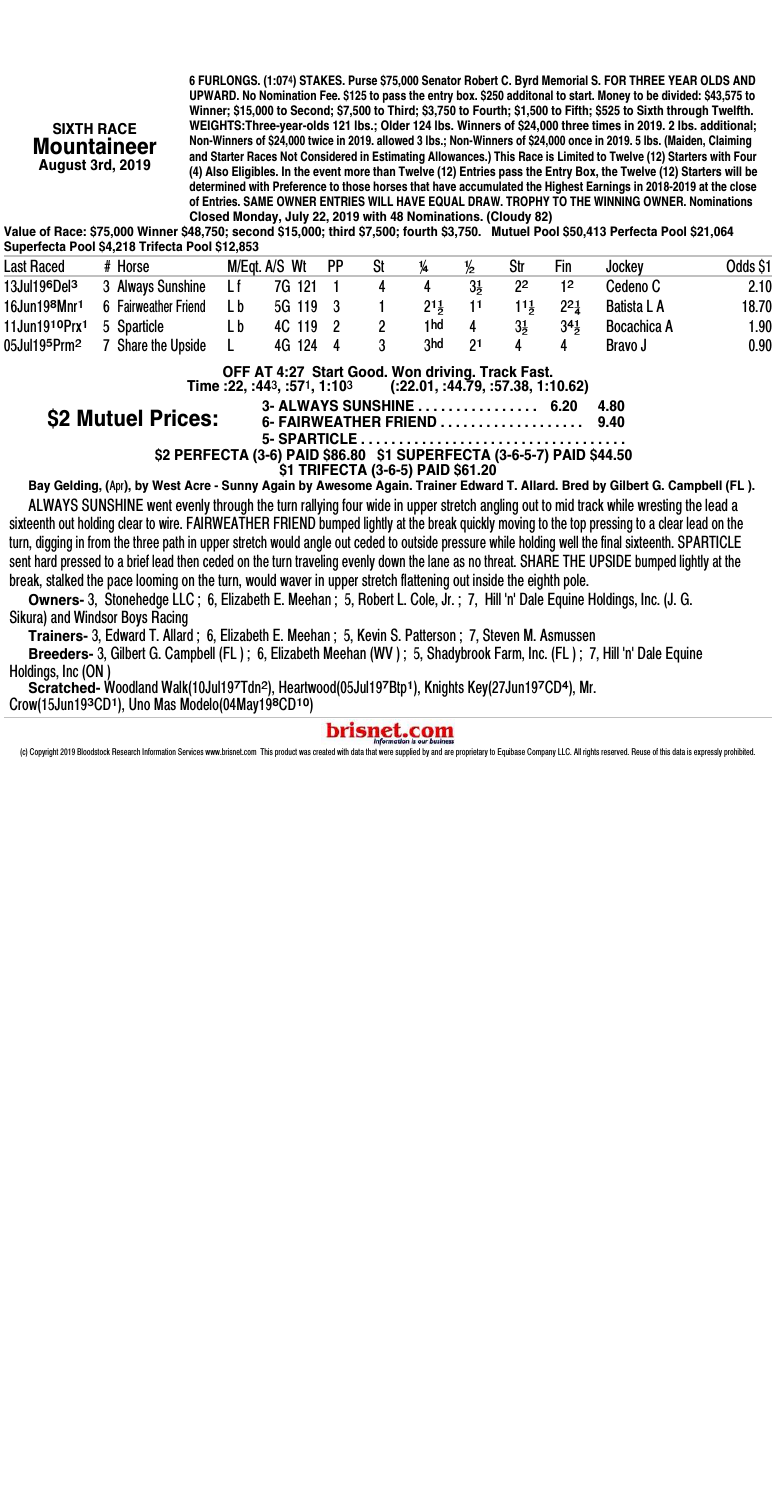SEVENTH RACE Mountaineer August 3rd, 2019

1ˆ MILE. (1:41) STAKES. Purse \$200,000 West Virginia Governor's S. (Grade III) FOR THREE YEAR OLDS AND UPWARD. No Nomination Fee. \$300 to pass the entry box. \$600 additional to start. Money to be divided: \$116,200 to Winner; \$40,000 to Second; \$20,000 to Third; \$10,000 to Fourth; \$4,000 to Fifth; and \$1,400 to Sixth through Twelfth.WEIGHTS: Three-year-olds 121 lbs.; Older 124 lbs. Winners of \$24,000 three times at One Mile or Over since August 15, 2018. 2 lbs. additional; Non-Winners of \$24,000 twice at One Mile or over since August 15, 2018. allowed 3 lbs.; Non-Winners of \$24,000once at One Mile or over since August 15, 2018. 5 lbs. (Maiden, Claiming and Starter Races Not Considered in Estimating Allowances.) This Race is Limited to Twelve (12) Starters with Four (4) Also Eligibles. In the event more than Twelve (12) Entries passthe Entry Box, the Twelve (12) Starters will be determined with Preference to those horses that have accumulated the Highest Earnings in 2018-2019 at the close of Entries. SAME OWNER ENTRIES WILL HAVE EQUAL DRAW. TROPHY TO THE WINNING OWNER. NominationsClosed Monday, July 22, 2019 with 36 Nominations. (Cloudy 82)

Value of Race: \$200,000 Winner \$120,400; second \$40,000; third \$20,000; fourth \$10,000; fifth \$4,000; sixth \$1,400; seventh \$1,400; eighth \$1,400; ninth \$1,400. Mutuel Pool \$126,868 Perfecta Pool \$84,537 Superfecta Pool \$29,059 Trifecta Pool \$67,994

| Last Raced               |    | # Horse             |      | M/Eqt. A/S Wt                                 | <b>PP</b> | St | ¼               | $\frac{1}{2}$  | ¾               | Str            | Fin             | Jockey        | Odds \$1 |
|--------------------------|----|---------------------|------|-----------------------------------------------|-----------|----|-----------------|----------------|-----------------|----------------|-----------------|---------------|----------|
| 13Jul194Ind <sup>2</sup> |    | 6 Silver Dust       |      | 5G 126                                        | 6         | 4  | 31              | 3hd            | 31              | $1\frac{1}{2}$ | 11,             | Gilligan J    | 3.60     |
| 13Jul194Ind <sup>3</sup> |    | 12 Kukulkan (MEX)   | L    | 4C 124                                        | 10        |    | 21              | 21             | 1 hd            | 22             | 23              | Lanerie C J   | 3.20     |
| 23Jun199CD1              |    | 2 Snapper Sinclair  | L    | 4C 124                                        | 2         | 6  | $41\frac{1}{2}$ | 41             | $5\frac{1}{2}$  | 34             | 34              | Bravo J       | 5.60     |
| 05Jul198Prm8             |    | 7 Exulting          |      | 6G 124                                        |           | 9  | βЗ              | 86             | 4hd             | 411            | 4,              | Quinones L M  | 13.20    |
| 05Jul198Prm1             |    | 5 Sir Anthony       |      | 4R 124                                        | 5         | 5  | 51              | $5\frac{1}{2}$ | 71              | 6hd            | $5^2$           | Cotto. Jr. PL | 7.40     |
| 05Jul198Prm <sup>7</sup> |    | 3 Exclamation Point | L b  | 4C 124                                        | -3        | 2  | $1\frac{1}{2}$  | 11             | 2hd             | 51             | $61\frac{3}{4}$ | Geroux F      | 4.80     |
| 06Jul195Del <sup>3</sup> |    | 1 Reride            | Lν   | 4C 119                                        |           | 8  | 61              | 61             | $61\frac{1}{2}$ | 75             | $75\frac{1}{2}$ | Karamanos H   | 14.90    |
| 05Jul198Prm6             |    | 9 Retirement Fund   |      | 4C 121                                        | - 8       | 3  | 711,            | 7hd            | 85              | 81             | 81              | Saez G        | 26.70    |
| 24May198CD3              | 11 | Hawaakom            |      | 9G 119                                        | 9         |    | 91              | 9hd            | 9 <sub>z</sub>  | <b>9hd</b>     | 9hd             | Mena M        | 18.20    |
| 22Jun199Cbv1             |    | 4 Sky Promise       | L bf | 4C 124                                        | 4         | 10 | 10              | 10             | 10              | 10             | 10              | Mojica O      | 9.40     |
|                          |    |                     |      | OFF AT 5:01 Start Good Won driving Track Fast |           |    |                 |                |                 |                |                 |               |          |

OFF AT 5:01 Start Good. Won driving. Track Fast. Time :24©, :48«, 1:13, 1:37©, 1:43« (:24.54, :48.82, 1:13.09, 1:37.50, 1:43.85)

|                           |                                                                            |  | - 3.00 |
|---------------------------|----------------------------------------------------------------------------|--|--------|
| <b>\$2 Mutuel Prices:</b> |                                                                            |  | - 3.60 |
|                           |                                                                            |  |        |
|                           | \$2 PERFECTA (6-12) PAID \$37.60 \$1 SUPERFECTA (6-12-2-7) PAID \$1,290.00 |  |        |
|                           |                                                                            |  |        |

\$2 PERFECTA (6-12) PAID \$37.60 \$1 SUPERFECTA (6-12-2-7) PAID \$1,290.00<br>\$1 TRIFECTA (6-12-2) PAID \$126.40<br>.Gray or Roan Gelding, (Apr), by Tapit - Filare l'Oro by Hard Spun. Trainer W. Bret Calhoun. Bred by Don Alberto Co SILVER DUST stalked close up rallying in bid three deep on the far turn, dueling abreast KUKULKAN in upper stretch was briefly put in close a sixteenth out bearing down late to prevail. KUKULKAN (MEX) sent up early moved on pace dueling on the far turn battling along the inside down the lane angling out near the sixteenth pole briefly causing close quarters matching strides to the end. SNAPPER SINCLAIR chose to stalk rather then engage the early pace sitting just off the leaders to the far turn, prompted there would angle out to mid track in upper stretch looming outside dueling rivals lacking a closing punch. EXULTING unhurried early advanced steadily to a striking position on the far turn, moving in the three path upper stretch lost momentum leveling off the final eighth. SIR ANTHONY tracked the pace going evenly through the backside, asked to pick it up on the far turn would lose ground into upper stretch weakening in the eight path. EXCLAMATION POINT away alertly set a pressured pace dueling through the far turn wearing out near mid track in upper stretch. RERIDE never far back pursued in bid on the far turn then tired in the seven path upper stretch. RETIREMENT FUND raced evenly for a half a mile then wore down into upper stretch. HAWAAKOM played no factor. SKY PROMISE off slowly would trail throughout. FOLLOWING AN INQUIRY AN OBJECTION FROM THE RIDER OF KUKULKAN AGAINST THE RIDER OF SILVER DUST FOR INTERFERENCE DURING THE STRETCH RUN WAS DISMISSED BY THE STEWARDS.

Owners- 6, Tom R. Durant ; 12, St. George Stable LLC ; 2, Bloom Racing Stable LLC (Jeffrey Bloom) ; 7, Hui, Michael M., Hooties Racing LLC and WSS Racing, LLC ; 5, Richard Otto Stables, Inc. ; 3, Nicholson, Steven, Nicholson, Brandi and Flurry Racing Stables LLC ; 1, Adriana Beatriz Lombardi ; 9, L and N Racing LLC ; 11, Smoot, Stephan H. and Hawley, Wesley E. ; 4, Wiest, Rick, Wiest, Clayton, R 6 Stable and Tremblay, Norman

Trainers- 6, W. Bret Calhoun ; 12, Fausto Gutierrez ; 2, Steven M. Asmussen ; 7, Michael J. Maker ; 5, Anthony Mitchell ; 3, Brad H. Cox ; 1, Ignacio Correas, IV ; 9, Steven M. Asmussen ; 11, Wesley E. Hawley ; 4, Robertino Diodoro

Breeders- 6, Don Alberto Corporation (KY ) ; 12, Rancho San Jorge (MEX) ; 2, K & G Stables (KY ) ; 7, Peter E. Blum Thoroughbreds, LLC (KY); 5, R. Otto Stables, Inc. (IL); 3, Steven Nicholson & Brandi Nicholson (KY); 1, Winchell Thoroughbreds, LLC (KY ) ; 9, Tommy Town Thoroughbreds, LLC (KY ) ; 11, Shadwell Farm, LLC (KY ) ; 4, Normandy Farm LLC (KY ) Scratched- Imperative(06Jul19<sup>5</sup>Del<sup>6</sup>), Rocking the Boat(23Jun199CD<sup>2</sup>)

# **brisnet.com**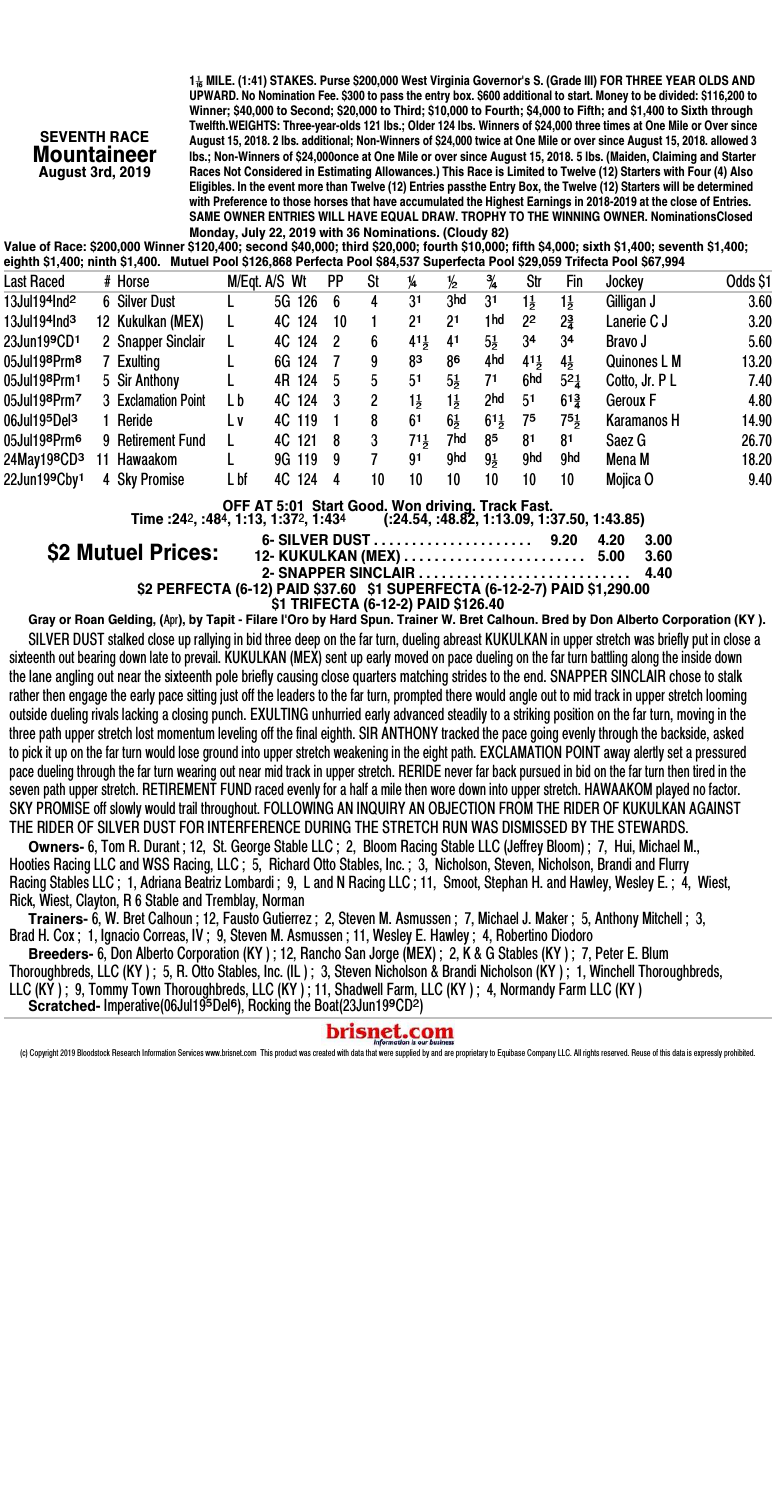EIGHTH RACE Mountaineer August 3rd, 2019

1% MILE. (1:461) STAKES. Purse \$500,000 West Virginia Derby (Grade III) FOR THREE YEAR OLDS. No Nomination Fee. \$900 to pass the entry box. \$1,800 additional to start. Money to be divided: \$290,500 to Winner; \$100,000 to Second; \$50,000 to Third; \$25,000 to Fourth; \$10,000 to Fifth; \$3,500 to Sixth through Twelfth. WEIGHT 124 lbs. Non-winners of a Grade I race at One Mile or Over in 2019. allowed 2 lbs.; Non-winners of a Grade II race at One Mile or Over in 2019. 4 lbs.; Non-winners of a Grade III race at One Mile or Over in 2019. 6 lbs. THIS RACE WILL NOT BE DIVIDED.This race is limited to Twelve (12) Starters with Four (4) Also Eligibles. In the event more than Twelve (12) Entries pass the Entry Box, the Twelve (12) Starters will be determined with first Preference given to the Highest Graded/Group Winners, and Secoond Preference given to those that have accumulated the highest total earnings at the close of entries. SAME OWNER ENTRIES WILL HAVE EQUAL DRAW. TROPHY TO THE WINNING OWNER, TRAINER AND JOCKEY. Nominations Closed Monday, July 22, 2019 with 54 Nominations. (Cloudy 82)

Value of Race: \$500,000 Winner \$301,000; second \$100,000; third \$50,000; fourth \$25,000; fifth \$10,000; sixth \$3,500; seventh \$3,500;<br>eighth \$3,500; ninth \$3,500. Mutuel Pool \$393,439 Perfecta Pool \$131,027 Superfecta Po

| <b>Last Raced</b>        | # Horse                           |     | M/Eqt. A/S Wt                                    | <b>PP</b> | St | 14              | $\frac{1}{2}$   | ℁   | Str            | Fin             | Jockev                                           | Odds \$1 |
|--------------------------|-----------------------------------|-----|--------------------------------------------------|-----------|----|-----------------|-----------------|-----|----------------|-----------------|--------------------------------------------------|----------|
| 13Jul199Ind <sup>1</sup> | 9 Mr. Money                       |     | 3C 120                                           | 8         | 2  | 21              | $21\frac{1}{2}$ | 1hd | 1 <sup>5</sup> | 16              | Saez G                                           | 0.50     |
| 13Jul199Ind <sup>4</sup> | 1 Chess Chief                     | Lb  | 3C 118                                           |           | 3  | $3\frac{1}{2}$  | 42              | 4hd | 3 <sub>5</sub> | 2nk             | Mena M                                           | 35.40    |
| 06Jul199Bel <sup>6</sup> | 4 Plus Que Parfait                | L b | 3R 122                                           | -3        |    | $11\frac{1}{2}$ | 11,             | 21, | 22             | $34\frac{1}{2}$ | Lanerie C J                                      | 6.10     |
| 05Jul197Prm1             | 7 Top Line Growth                 | L   | 3G 118                                           | -6        | 6  | 63              | 5hd             | 54  | 53             | 41,             | Pimentel J                                       | 9.90     |
| 22Jun196Prx1             | 10 Chilly in Charge               | L b | 3C 118                                           | 9         | 4  | 41              | 3hd             | 311 | 4hd            | $5\frac{1}{2}$  | Karamanos H                                      | 46.30    |
| 13Jul199Ind <sup>3</sup> | 8 Math Wizard                     |     | 3C 118                                           |           |    | 81              | 71              | 6hd | 68             | 614             | Geroux F                                         | 4.50     |
| 05Jul197Prm4             | 6 Fluminense                      | Lb  | 3C 118                                           | 5         | 9  | 9               | 81              | 78  | 75             | $71\frac{3}{4}$ | Bravo J                                          | 12.90    |
| 13Jul198AP10             | 3 Conative                        | L f | 3C 118                                           | 2         | 8  | 7hd             | 9               | 85  | 812            | 8111            | Quinones L M                                     | 103.70   |
| 13Jul193AP8              | 5 Cornstarch                      |     | 3C 118                                           | 4         | 5  | 51              | $61\frac{1}{2}$ | 9   | 9              | 9               | Oliveros C                                       | 88.70    |
|                          | Time - 040 - 40 4-404 4-070 4-504 |     | OFF AT 5:48 Start Good. Won driving. Track Fast. |           |    |                 |                 |     |                |                 | $(0.01, 10, 0.00, 0.00, 0.00, 0.07, 0.00, 0.00)$ |          |

Time :24©, :49, 1:12«, 1:37©, 1:50¨ (:24.42, :49.10, 1:12.99, 1:37.47, 1:50.28) 9- MR. MONEY . . . . . . . . . . . . . . . . . . . . . . . 3.00 2.40 2.20 1- CHESS CHIEF . . . . . . . . . . . . . . . . . . . . . . . . . . . 13.40 6.40 4- PLUS QUE PARFAIT . \$2 Mutuel Prices:

\$2 PERFECTA (9-1) PAID \$44.40 \$1 SUPERFECTA (9-1-4-7) PAID \$349.70

\$1 TRIFECTA (9-1-4) PAID \$97.40

Bay Colt, (Feb), by Goldencents - Plenty O'Toole by Tiznow. Trainer W. Bret Calhoun. Bred by Spruce Lane Farm (KY). MR. MONEY broke well content to sit on pace posting soft splits to the half, engaged on the far turn quickly disposing of rival in upper stretch drawing out in the two path as much the best. CHESS CHIEF kept close throughout gave urged pursuit through the far turn, in a bit close between horses in upper stretch paused briefly then came on near mid track to salvage place. PLUS QUE PARFAIT sent clear set the pace on soft splits through the backside, collared by MR. MONEY on the far turn proved no match entering the stretch extending in the four path coming up a bit short. TOP LINE GROWTH went evenly in mid pack being hustled along the outside on the far turn coming five wide in upper stretch finding no late surge at mid track while outbidding the others. CHILLY IN CHARGE stalked the pace extending in bid to press on the far turn wearing out at the head of the stretch. MATH WIZARD would never reach a contending position. FLUMINENSE played no factor. CONATIVE was always outrun. CORNSTARCH raced mid pack to the half then flattened out on the far turn.

Owners- 9, Allied Racing Stable, LLC ; 1, Estate of James Coleman, Jr. ; 4, Imperial Racing, LLC ; 7, The Elkstone Group, LLC (Stuart Grant) ; 10, Newtown Anner Stud ; 8, Fanelli, John, Collarmele Vitelli Stables LLC, Bassett Stables, Zoumas, Ioannis, Wynwood Thoroughbreds and Joseph, Jr., Saffie A. ; 6, Stud TNT ; 3, Glockenburg LLC ; 5, Glockenburg LLC

Trainers- 9, W. Bret Calhoun ; 1, Dallas Stewart ; 4, Brendan P. Walsh ; 7, Kelly Rubley ; 10, Miguel Vera ; 8, Saffie A. Joseph, Jr. ; 6, Steven M. Asmussen ; 3, Marat Kozhomzharov ; 5, Marat Kozhomzharov

Breeders- 9, Spruce Lane Farm (KY ) ; 1, Morgan's Ford Farm (VA ) ; 4, Calloway Stables, LLC (KY ) ; 7, The Elkstone Group LLC (MD ) ; 10, Horseshoe Valley Equine Center LLC (PA ) ; 8, Lucky Seven Stable (KY ) ; 6, Stud TNT, LLC (KY ) ; 3, Green Lantern Stables, LLC (KY): 5, Hinkle Farms (KY)

Scratched- Grumps Little Tots(08Jun193Bel2)

**brisnet.com**